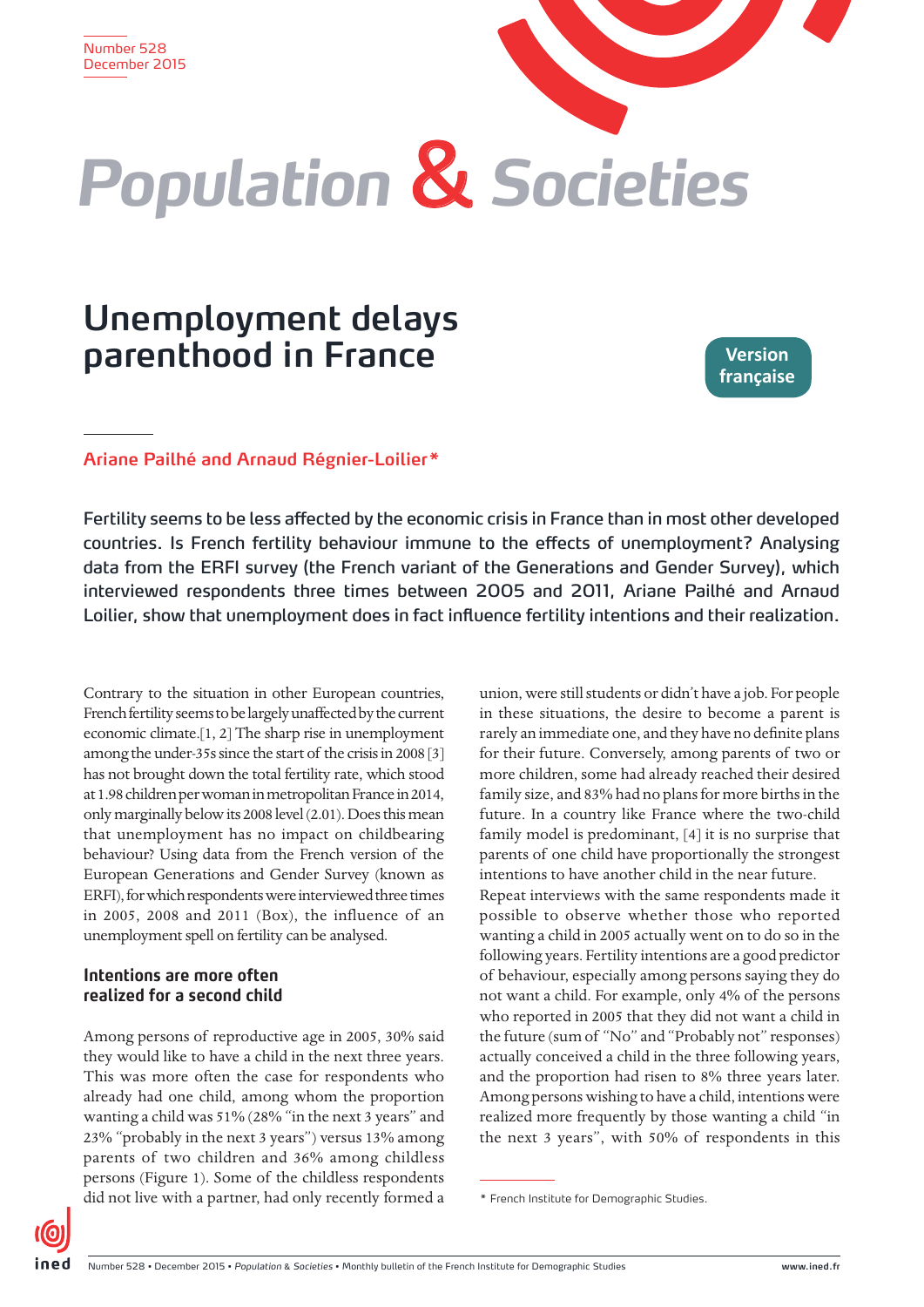category conceiving a child between 2005 and 2008, versus one-third of those whose desire was less definite ("Probably in the next 3 years"), and less than one-tenth of those who wanted a child, but "later".

Taking account of the number of children already born when respondents expressed their wishes, parents of one child more frequently realized their intentions: 55% of those who answered "Yes, in the next 3 years" and 48% of those who answered "Yes, probably in the next 3 years" started a second pregnancy between 2005 and 2008. These proportions are 64% and 51%, respectively if the observation period is extended to 2011 (Figure 1). For parents who already had a child in 2005, most of the conditions for parenthood defined by couples (no longer in education, an independent dwelling, a stable relationship) had already been satisfied. So the second birth is more straightforward and less dependent on achieving the right conditions than the first. It depends more on other factors identified in other studies, [5] notably the preferred interval between births (slightly less than four years on average between the first two children).

# **The childless unemployed are less likely to want a child…**

Among childless persons, those who are unemployed less frequently want a child in the near future than those who have a job: in 2005, 24% of unemployed men and 38% of unemployed women reported wanting a child within three years, versus 43% and 53%, respectively, among persons in employment (Figure 2). A smaller proportion of unemployed people live with a partner than people in work (14% of men and 33% of women, versus 38% and 45%, respectively). And for those in a couple, it is considered essential for at least one partner to have a stable job before starting a family.

For parents of one child, however, there is no significant difference between the unemployed and the employed. Respondents in this category were older, were generally already in a union, and the partner could earn income from work, thereby reducing uncertainty about the future. More generally, unemployment takes different forms at different periods of the life cycle: while childless unemployed people have more often never worked, those with children usually have work experience that entitles them to unemployment benefit and makes the future less insecure.

# **… and less frequently realize their intentions**

After three or six years, people wishing to have a child less often start a pregnancy if they have been unemployed. A quarter of the men and women who were childless in 2005 who had never been unemployed $(1)$  had started a



(A. Pailhé, A. Régnier-Loilier, Population & Societies n° 528, INED, December 2015)

**Source**: INED-INSEE, ERFI-GGS1-3, 2005-2011.

**Coverage:** Persons of reproductive age in 2005 and who took part in all three waves.

**Interpretation (example for "Childless in 2005"):** The height of the bands gives the breakdown of childless persons by their intention to have a child in 2005 (17% want a child "in the next 3 years"); the width gives, according to reported intentions, the proportion of persons who conceived a child (49% of those wanting a child in the next 3 years had one between 2005 and 2008, 63% between 2005 and 2011).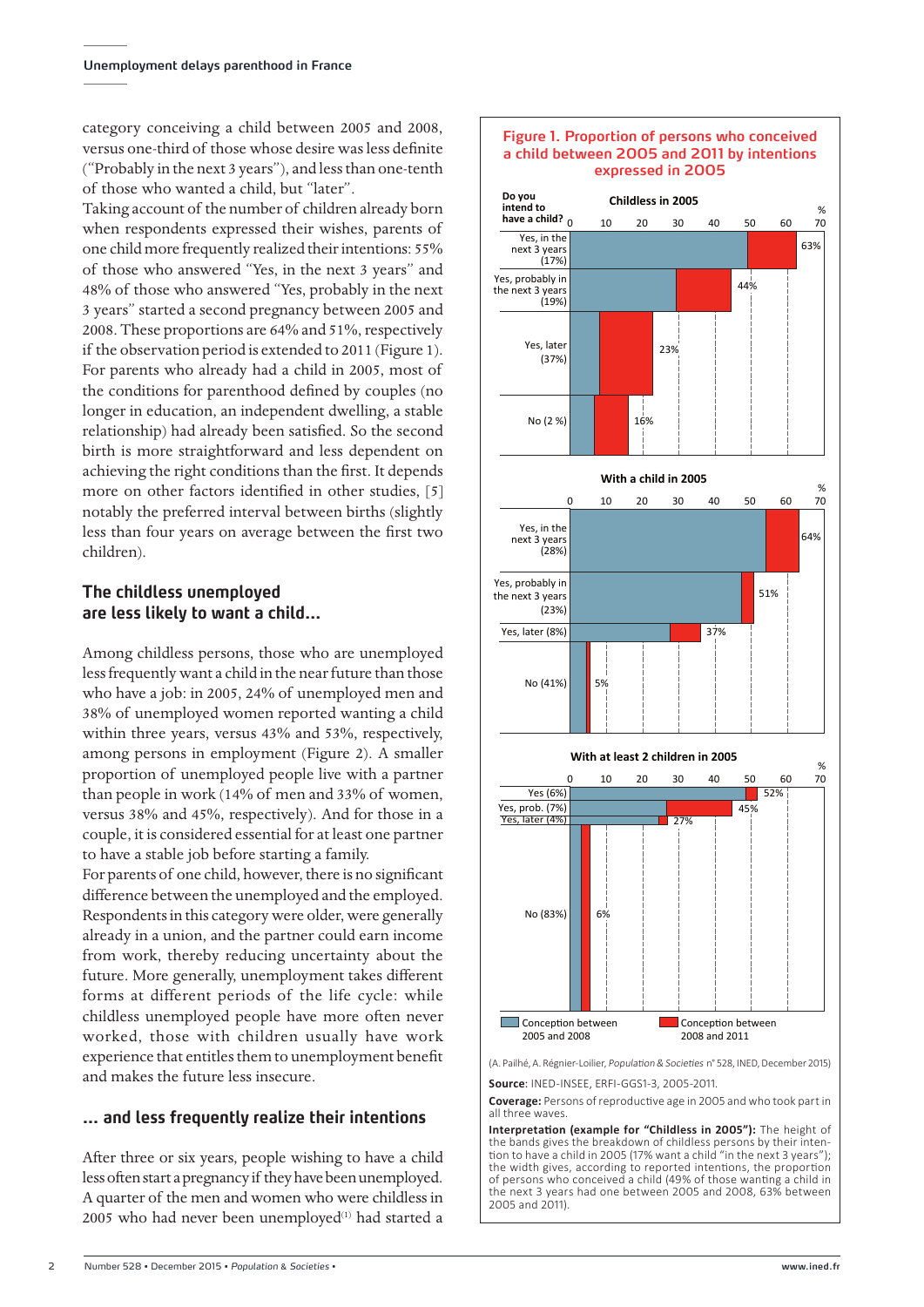

first pregnancy three years later, versus just 8% of men and 6% of women with experience of one or more unemployment spells (Figure 3). After six years, the proportions were 43% and 16%, respectively, for men, and 53% and 23% for women.

However, starting a family does not depend exclusively on employment status, but on a range of factors such as age, conjugal status, level of education, religious practice, migration background or strength of desire to have a child. Once all these factors have been taken into  $account<sub>1</sub><sup>(2)</sup>$  the link between unemployment experience and fertility timing is confirmed for women. For men, the effect of unemployment is indirect: unemployed men's lower propensity to have a child is explained by their delayed entry into union, a stable relationship being a precondition for starting a family. A steady job and income make it possible to set up home with one's partner. Being unemployed has less effect on union formation for women, showing that the male breadwinner model is still a reality.

People who already had a child in 2005 are more likely to have another child than childless people, although employment status still has a strong effect: 51% of men and 59% of women who had never been unemployed had had a second pregnancy six years later, versus onethird of men and women with experience of unemployment (Figure 4). But once all the other above-



**Source:** INED-INSEE, ERFI-GGS1-3, 2005-2011.

**Coverage:** Childless persons in 2005 who reported wanting a child. **Interpretation:** Among men who wanted a first child in 2005, and who experienced unemployment between 2005 and 2008, 8% conceived a child (after being unemployed) (Kaplan-Meier estimation method).



mentioned factors affecting fertility are taken into account, the effect of unemployment on the birth of another child (most often the second) is no longer significant, for either men or women. Here, the rationale is very different. Having a second child is very frequent in France (the ideal family has at least two children) and the decision depends mainly (but not solely) on the desired spacing between births. Moreover, the birth of a second child is also highly dependent on the mother's age, not only because fecundity decreases with age, but also because of strong social norms about the "right age" for having children.

<sup>(1)</sup> Or, if they have had a child, after this child was conceived.

<sup>(2)</sup> Model of the monthly probability of starting a pregnancy over the six observation years (Cox model; results not shown here). See [6] for further details.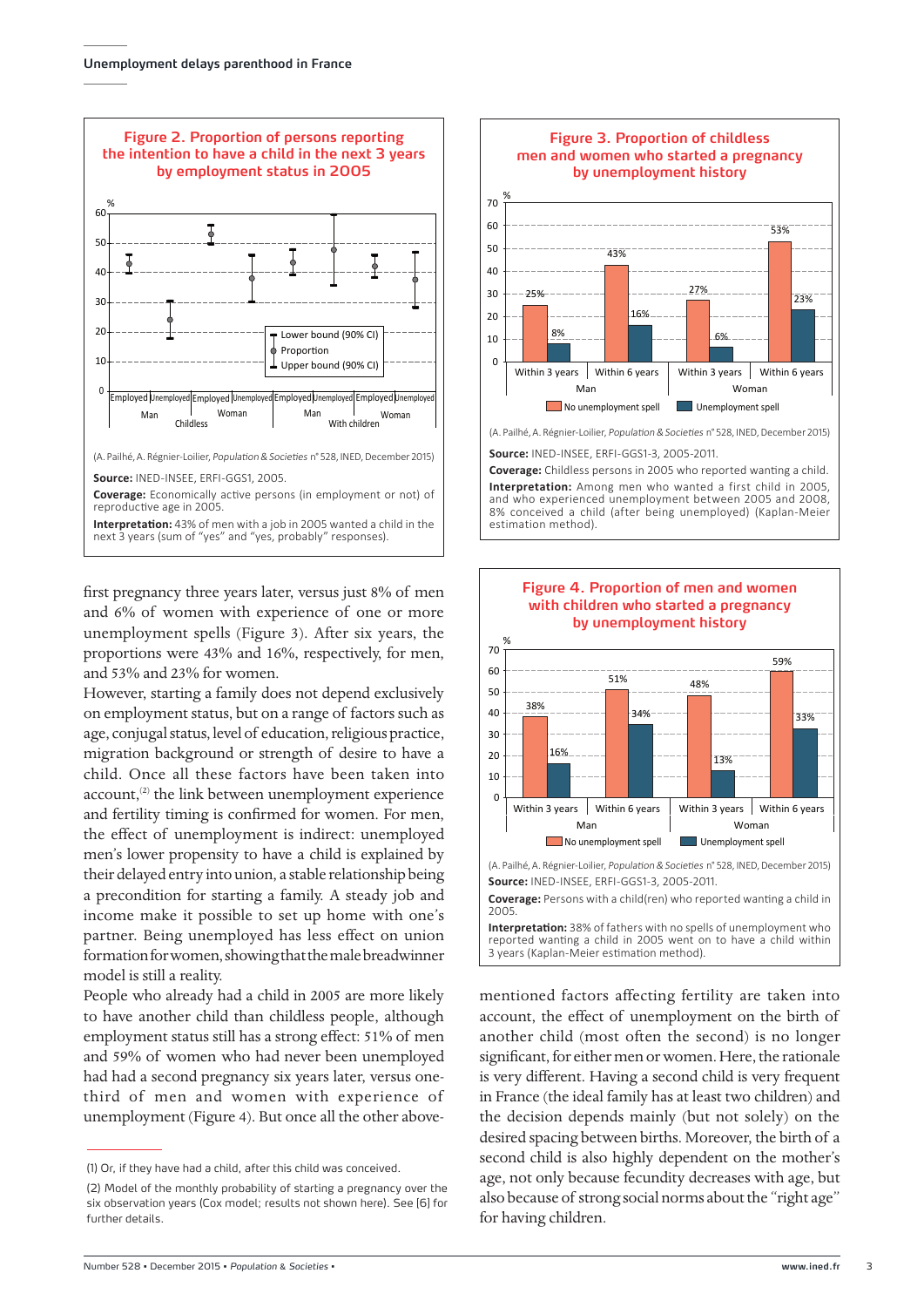### **The "Étude des relations familiales et intergénérationnelles" survey (ERFI))**

The ERFI survey, the French component of the Generations and Gender programme, was conducted by INED and INSEE in metropolitan France between 2005 and 2011. A total of 10,079 men and women aged 18-79 were interviewed at the end of 2005, then contacted again three and six years later (end of 2008 and end of 2011). Out of this total, 6,879 persons took part in at least one other survey wave (wave 2 and/or wave 3). It was thus possible to study the influence of an unemployment spell since the first interview on the realization of their fertility intentions.

Only persons still of reproductive age (i.e. aged below 45 at the time of the first survey wave) are taken into account here. As well as collecting descriptive information (sex, age, conjugal status, employment status, etc.), the questionnaire administered in the first wave (2005) included two main questions on fertility intentions: "We are going to talk about your fertility intentions. Do you want to have a child in the next three years? No / probably not / Yes, probably / Yes / Don't know" and if "No" or "Probably not", "Do you nevertheless intend to adopt or have a child later? No / probably not / Yes, probably / Yes / Don't know". On the basis of these questions, four main situations are considered:

- the person intends to have a child within three years (answered "Yes" to the first question);

- the person probably intends to have a child within three years (answered "Yes, probably" to the first question);

- the person intends to have a child later (answered "Yes" or "Yes, probably" or "Don't know" to the first question);

- the person does not wish to have a child either now or in the future (answered "No" or "Probably not" to the second question).

The data collected in 2008 and 2011 enable us to see both whether the respondents had experienced one or more unemployment spells since 2005 (and to date them) and to know whether they had had a child (and at what date). The partner's employment history is not known, however, so the effects of unemployment experienced by one or other partner cannot be studied.

#### References

• Régnier-Loilier Arnaud (ed.), 2009, "Portraits de familles", Ined, *Grandes enquêtes*, 543 p.

• Régnier-Loilier Arnaud (ed.), 2016, "Parcours de familles",

# **The long-term effects of the crisis are limited**

The current context of economic crisis raises the question of the long-term effect of unemployment on fertility. As already observed under more favourable economic conditions in the early 2000s, unemployed people are less likely to become parents. [7] Studies

conducted in earlier periods show that the fertility decline observed at times of high unemployment is temporary, and often followed by an upturn in births when the economic situation improves.[8] Moreover, as yet, unemployment does not seem to affect the childbearing plans of persons who already have a child. In a country where the two-child model is strongly anchored, and where welfare policies limit the financial risks of parenthood, the effect of unemployment on completed fertility is probably quite limited.

#### References

[1] Sobotka T., Skirbekk V., Philipov D., 2011, "Economic recession and fertility in the developed world", *Population and Development Review*, 37(2), pp. 267-306.

[2] Pison G., 2011, "Two children per woman in France in 2010: Is French fertility immune to economic crisis", *Population and Societies*, 476.

[3] Lê J., Le Minez S., Rey M., 2014, "Chômage de longue durée : la crise a frappé plus durement ceux qui étaient déjà les plus exposés", INSEE, *France Portrait social*, pp. 41-54.

[4] Régnier-Loilier A., Vignoli D., 2011, "Fertility intentions and obstacles to their realization in France and Italy", *Population, English Edition*, 66(2), pp. 361-390.

[5] Régnier-Loilier A., 2007, *Avoir des enfants en France. Désirés et réalités*, INED, Cahier 159.

[6] Pailhé A., Régnier-Loilier A., 2015, "Effet du chômage sur la réalisation des projets de fécondité", INED, *Document de travail*, 218.

[7] Toulemon L., Testa M.-R., 2005, "Fertility intentions and actual fertility: a complex relationship", *Population and Societies*, 415.

[8] Pailhé A., Solaz A., 2012, "The influence of employment uncertainty on childbearing in France: A tempo or quantum effect?", *Demographic Research*, 26(1), pp. 1-40.

#### - Ahstract -

Ined, *Grandes enquêtes*, forthcoming. Men and women less frequently report wanting a first child in the near future if they are unemployed. Moreover, for those who do want to become parents, experience of unemployment delays the first birth. This postponement can be explained by delayed union formation for men, and by the desire to find a stable job for women. By contrast, unemployment does not affect the childbearing plans of persons who are already parents.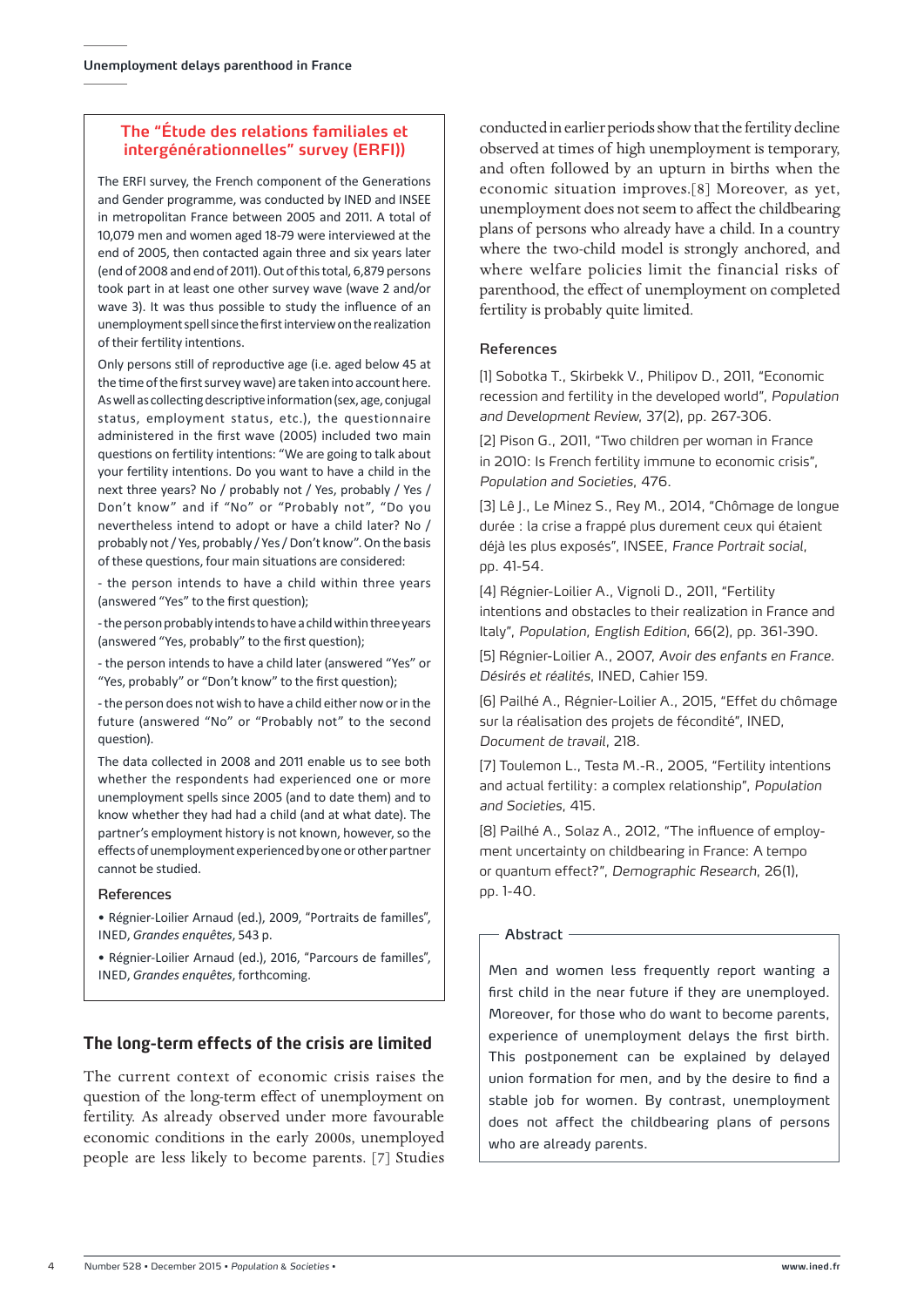# *Population* & *Societies*

# **Allez les filles, au travail !\***

# **Valeria Solesin\*\***

A sociologist and demographer, Valeria Solesin was a PhD student at the French Institute for Demographic Studies (INED) and at the Institut de Démographie of Université Paris 1 Panthéon-Sorbonne (IDUP). Funded by the Caisse nationale des allocations familiales (CNAF), her doctoral research focused on the transition from first to second child in France and Italy. Valeria Solesin was killed in the Paris terrorist attacks of 13 November 2015. In tribute to Valeria, and as an expression of our sympathy to her family and colleagues, her first article, published in Neodemos<sup>(1)</sup> in 2013, is reproduced here.

Female labour force participation in Europe has been promoted since the 1990s via the European Employment Strategy (EES). The European Union aims to encourage women to remain in employment throughout the life cycle, especially during periods when they are considered to be at risk, such as in early motherhood. While the number of women in the labour force has increased greatly in the European Union, there are still major disparities between countries. All the countries of northern Europe have high female employment rates combined with consistently high fertility. By contrast, the countries of southern Europe are characterized by low female employment rates and low fertility (OECD, 2011).

This contrast is also visible between France and Italy. In 2011 the labour force participation rate of women aged 20-64 was 65% in France, versus 50% in Italy, while the total fertility rate stood at 2 children per woman in France, and barely 1.4 in Italy. (ISTAT, 2012).

Yet these two countries have quite similar demographic profiles, with a population of around 60 million (not counting the French overseas territories) and a comparable life expectancy at birth. They also share a number of cultural traits, such as the Catholic religion, and geographical features, with 515 km of shared borders. Last, the two countries' labour markets also have certain similarities. Both are quite rigid, although in Italy it is workers in the "traditional" sectors of economic activity (such as industry) who enjoy the greatest protection.

In the light of this information, how can we explain the large disparities in terms of fertility and female employment between these two European neighbours? Perhaps the traditional gender division of roles persists more strongly in Italy than in France.

# **Who should work? Opinions in France and Italy**

Data from the 2008 European Values Study reveal sharply contrasting opinions on women's labour force participation in France and Italy. In response to the affirmation that "A pre-school child is likely to suffer if

<sup>\* &</sup>quot;Go to work girls!" Title in French in the original Italian version.

<sup>\*\*</sup> French Institute for Demographic Studies.

<sup>(1)</sup> Neodemos (http://www.neodemos.info/allez-les-filles-autravail-2/). The article has also been republished in N-IUSSP (http://www.niussp. org/2015/11/18/allez-les-filles-au-travail/).